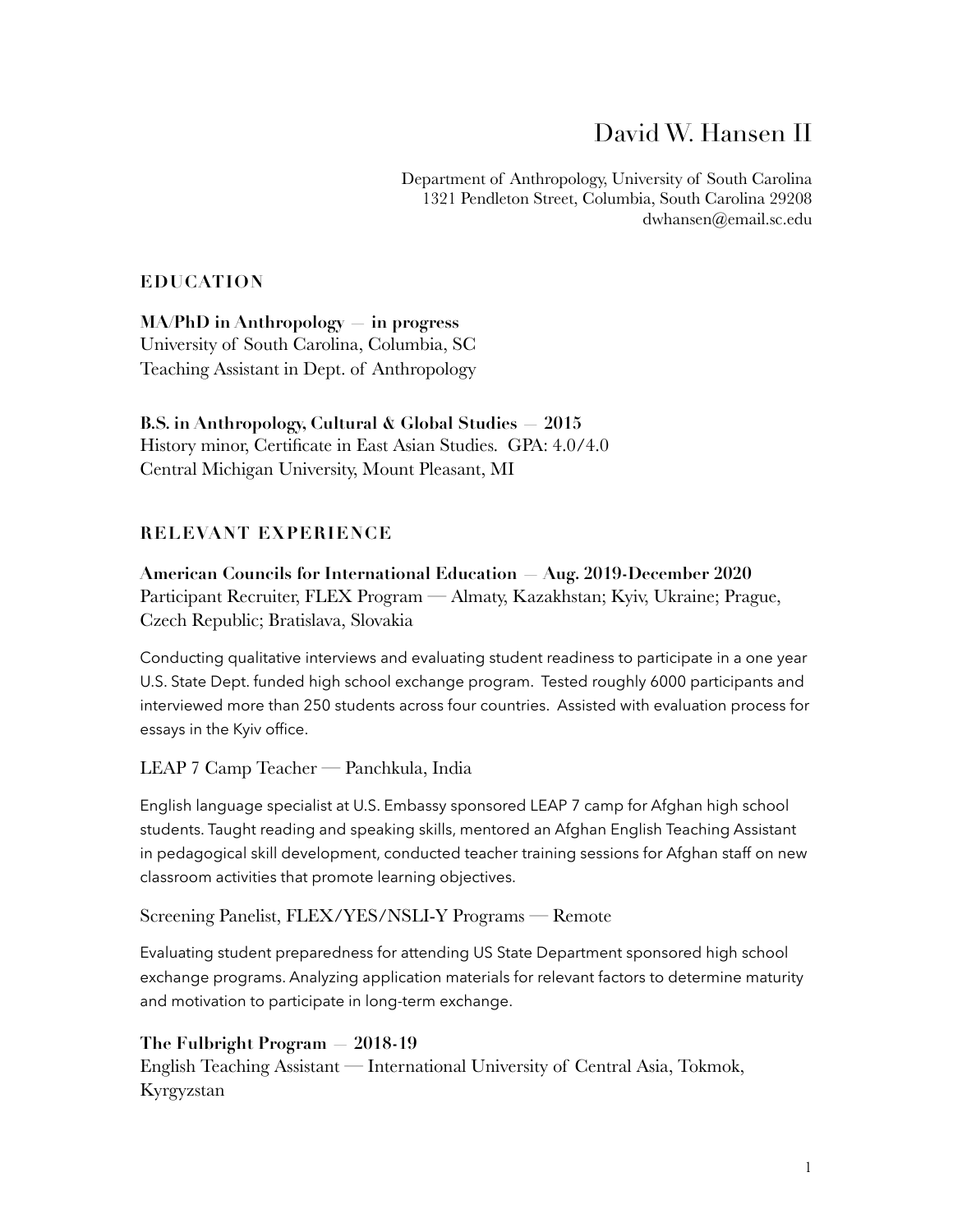Teaching English and linguistics courses for undergraduate students. Wrote a qualitative research methods course for 4th year students in conjunction with a Central Michigan University linguistic anthropology course to create cross-cultural research opportunities for students in both countries.

## **Nazarbayev University — 2016-17**

Teaching Assistant, Dept. of Sociology and Anthropology — Astana, Kazakhstan Guest lecturer on research methods and archaeological topics, graded materials, and conducted original qualitative research on Islamic pilgrimage practices to shrine sites in southern Kazakhstan.

### **RESEARCH EXPERIENCE**

#### **Mogou Bioarchaeological Project — June-July 2019**

Project Assistant/Bioarchaeologist —Lanzhou, China Member of bioarchaeological research team working on Bronze Age burials; examined paleopathology and trauma, catalogued biological profiles for individuals, worked as project photographer.

#### **Archaeological Research of the Qarakhanids — July-August 2017**

Project Assistant/Bioarchaeologist Member of the bioarchaeological research team working on medieval Islamic burials; examined paleopathology and modified crania within the bioarchaeological assemblages in Samarkand.

#### **Dzhungar Mountains Archaeological Project— June 2017**

Project Assistant/Bioarchaeologist

Project assistant on faculty-led university program; in charge of operating survey equipment and working with human skeletal remains found on site, managing undergraduate students.

#### **Yaya-Mama Project, Copacabana, Bolivia — Summer 2015**

Independent research project on prevalence and varieties of artificial cranial modification practices throughout the history of a cemetery site on the Copacabana peninsula.

#### **Nanyang Technological University, Singapore — Fall 2014**

Semester exchange program to study Mandarin Chinese and Korean languages. Worked on ceramics identification in Singapore Archaeological Lab at National University of Singapore.

#### **Archaeotek Bioarchaeological Field School, Romania — Summer 2014**

Four-week human osteology research project and three-week bioarchaeological excavation, concluded with a symposium presentation on an original research project on dental caries in medieval Transylvania.

#### **Yaya-Mama Project, Copacabana, Bolivia — Summer 2013**

Research project assistant in bioarchaeology, anthropological research on religious pilgrimage, and Spanish language immersion course.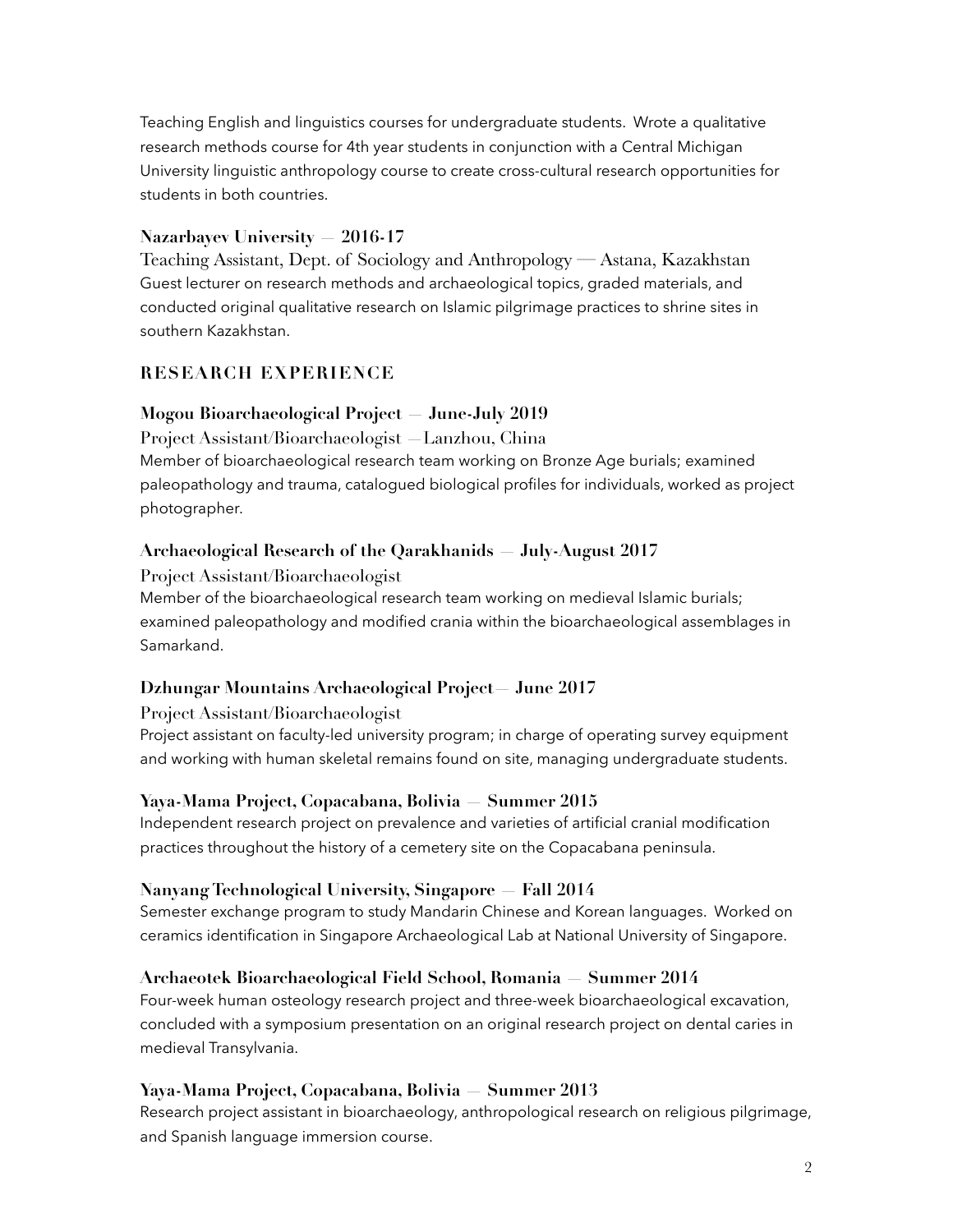#### **CONFERENCES AND PRESENTATIONS**

- 2019 Nov. Vikings in the Mediterranean Conference, Danish Institute of Archaeology, Athens, Greece.
- 2018 Apr. Society for American Archaeology Meeting, Washington, DC.

**Hansen, D**. Bullion, E. "Cranial Modification in Medieval Central Asia." Poster.

2018 - Apr. Society for American Archaeology Meeting, Washington, DC.

Juengst, S. **Hansen, D**., Chavez, S., Chavez, S., *Across the Lake: Bioarchaeology of the Tiwanaku Occupation of Copacabana.* Conference Paper.

2018 - Apr. American Association of Physical Anthropologists Meeting, Austin, TX.

Greer, S., **Hansen, D**., Bullion, E. "Anatomical Reconstruction in a Case of Syondyloepiphyseal Dysplasia from Uzbekistan." Poster.

- 2016 Apr. American Association of Physical Anthropologists Meeting, Atlanta, GA. **Hansen, D.**, Juengst, S., Chavez, S."Artificial Cranial Modification on the Copacabana Peninsula." Poster.
- 2015 Nov. American Anthropological Association Meeting, Denver, CO. **Hansen, D.** *Integration and Alienation: Undergraduate Perspectives on Cultural Immersion in Study Abroad Programs*. Conference Paper.
- 2015 Oct. Midwest Bioarcheology & Forensic Anthropology Association Meeting, Chicago, IL.
- 2015 Mar. American Association of Physical Anthropologists Meeting, St. Louis, MO.

Rothwell, J. **Hansen, D.**, Bethard, J., Gonciar, A., Nyárádi, Z. "Legions of Lesions: An examination of the severity and prevalence of dental caries in medieval Bögöz" Poster.

2014 - Apr. Student Research and Creative Endeavors Exhibition, Central Michigan University, Mt. Pleasant, MI.

**Hansen, D.** "The Religious Traditions of Copacabana, Bolivia." Poster.